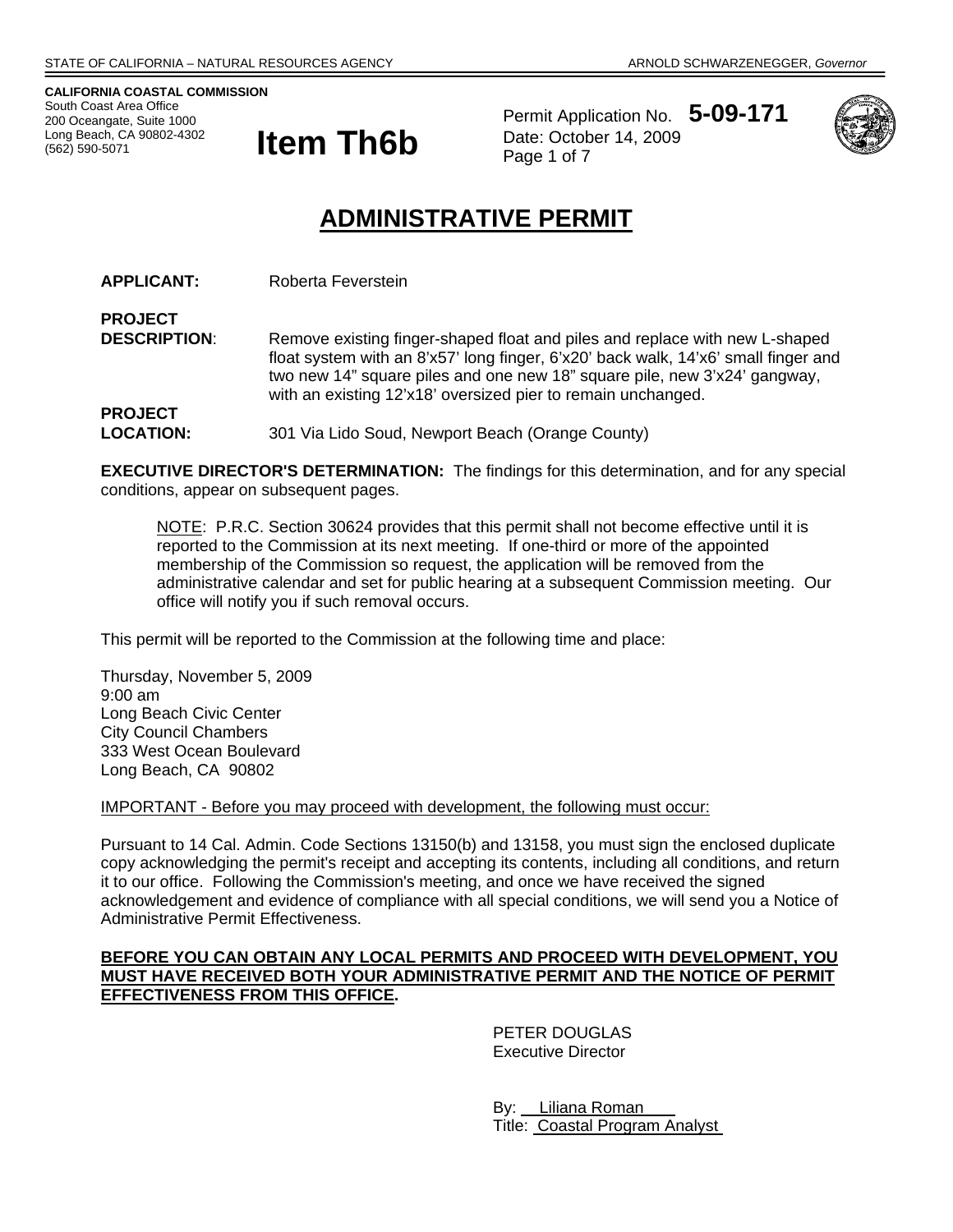## **STANDARD CONDITIONS:**

- 1. Notice of Receipt and Acknowledgment. The permit is not valid and development shall not commence until a copy of the permit, signed by the permittee or authorized agent, acknowledging receipt of the permit and acceptance of the terms and conditions, is returned to the Commission office.
- 2. Expiration. If development has not commenced, the permit will expire two years from the date this permit is reported to the Commission. Development shall be pursued in a diligent manner and completed in a reasonable period of time. Application for extension of the permit must be made prior to the expiration date.
- 3. Interpretation. Any questions of intent or interpretation of any term or condition will be resolved by the Executive Director or the Commission.
- 4. Assignment. The permit may be assigned to any qualified person, provided assignee files with the Commission an affidavit accepting all terms and conditions of the permit.
- 5. Terms and Conditions Run with the Land. These terms and conditions shall be perpetual, and it is the intention of the Commission and the permittee to bind all future owners and possessors of the subject property to the terms and conditions.

## **SPECIAL CONDITIONS:** See pages four thru seven.

#### **EXECUTIVE DIRECTOR'S DETERMINATION (continued):**

The Executive Director hereby determines that the proposed development is a category of development, which, pursuant to PRC Section 30624, qualifies for approval by the Executive Director through the issuance of an Administrative Permit. Subject to Standard and Special Conditions as attached, said development is in conformity with the provisions of Chapter 3 of the Coastal Act of 1976 and will not have any significant impacts on the environment within the meaning of the California Environmental Quality Act. If located between the nearest public road and the sea, this development is in conformity with the public access and public recreation policies of Chapter 3.

#### **FINDINGS FOR EXECUTIVE DIRECTOR'S DETERMINATION:**

## **A. Project Description**

The project site is located at 301 Via Lido Soud in the City of Newport Beach (Exhibits #1-2). Singlefamily residences characterize the subject site and the surrounding area. The proposed project involves maintaining the existing oversized timber and wood decking pier and removal of an existing finger-shaped float and piles and replacement with new L-shaped float system with an 8'x57' long finger, 6'x20' back walk, 14'x6' small finger and two new 14" square piles and one new 18" square pile, and new 3'x24' gangway (Exhibit #3). The new configuration is different to that currently in place and is meant to accommodate a larger sailing vessel. New materials consist of Douglas fir lumber, Trex composite decking and galvanized steel hardware. The proposed dock system exceeds the U.S. Pier head Line but conforms to the Project Line allowable by the City in this area of Newport Bay.

The existing wood pier is approximately 18' long by 12' wide and does not meet the City of Newport Beach Harbor Resources Division pier standards for residential use. However, as previously described, the proposed project does not include any work to the existing oversized thereby non-conforming wood pier. However, in the future should the pier require maintenance or replacement, at such time the new structure would be reviewed for conformance with the current Harbor Resources Division pier standards. As such, the Commission imposes **Special Condition 4** informing the applicant that future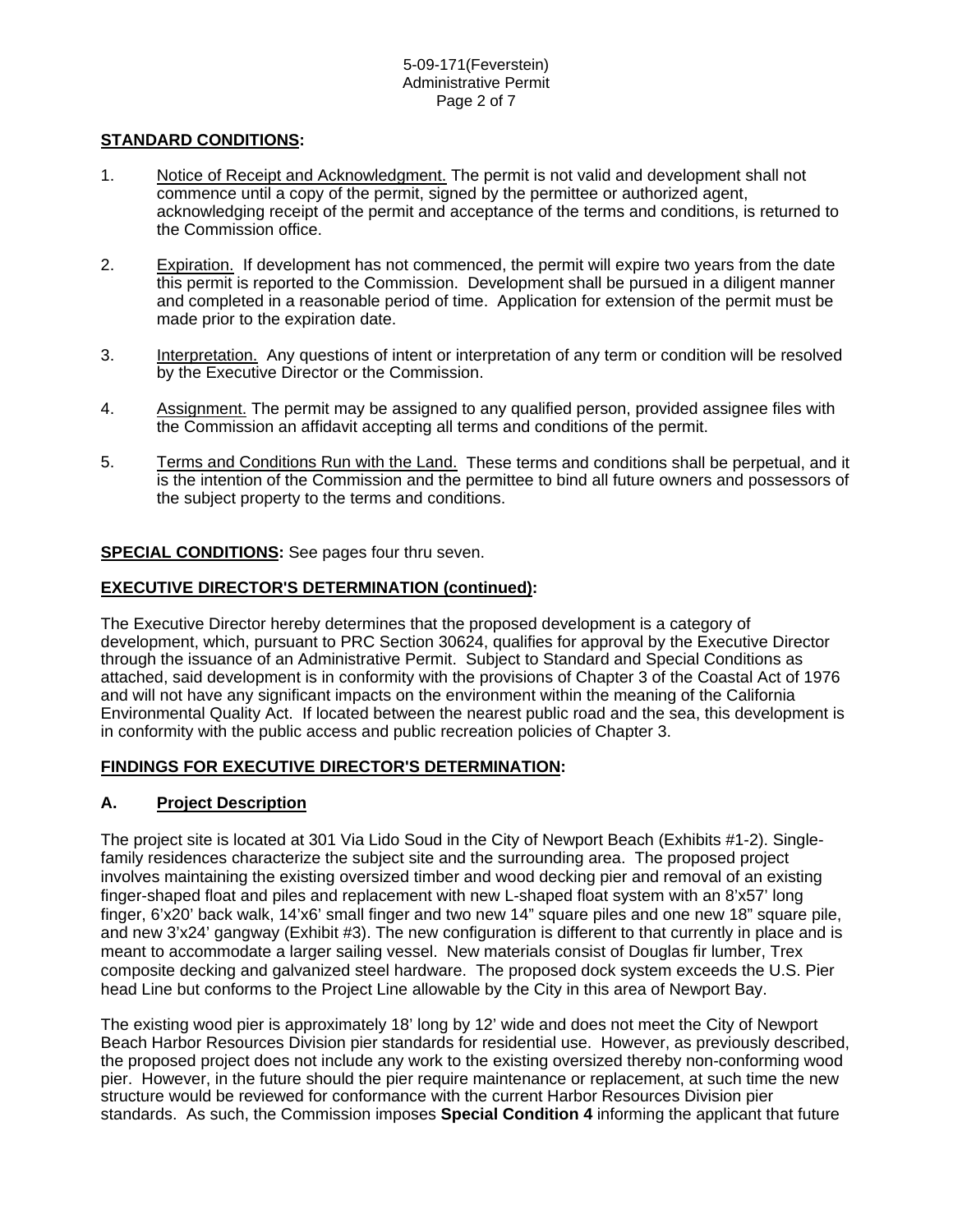development on the site requires an amendment to this permit (5-09-171) or a new coastal development permit. Future development includes, but is not limited to repair and maintenance to the existing pier and proposed new dock system.

The dock project will be used for boating related purposes to serve a single-family residential development. The City of Newport Beach Harbor Resources Division surveyed the site for eelgrass and *Caulerpa taxilfolia* on May 6, 2009 and no eelgrass or *Caulerpa taxilfolia* were discovered within 15 feet of the project area. These eelgrass and *Caulerpa taxilfolia* surveys are valid for a limited period of time (until the next growing season for eelgrass and 90 days for *Caulerpa taxilfolia*). If construction does not occur within the respective time periods, a subsequent survey will be required. If any eelgrass or *Caulerpa taxilfolia* are found on the project site, Special Conditions No. 2 and No. 3 identify the procedures necessary to be completed prior to beginning any construction.

Coastal public access is available approximately  $\frac{1}{2}$  a mile east from the project site at a small public beach along Via Lido Soud between Via Fermo and Via Firenze. The proposed project has received an approval in concept from the City of Newport Beach Harbor Resources Division, Harbor Permit Number 173-301 and Plan Check Number 0415-2009. The Regional Water Quality Control Board (RWQCB) has issued a "General Certification for replacement of Sheet and Dock Piles" determining that the proposed project will not adversely impact water quality if standard construction methods and materials are used. The applicant has applied for a permit from the U.S. Army Corps of Engineers. Staff expects the U.S. Army Corps of Engineers' Letter of Permission (LOP) deeming the project qualifies for the General Concurrence for impacts to essential fish habitats.

Section 30600(c) of the Coastal Act provides for the issuance of coastal development permits directly by the Commission in regions where the local government having jurisdiction does not have a certified Local Coastal Program. The City of Newport Beach only has a certified Land Use Plan and has not exercised the options provided in 30600(b) or 30600.5 to issue its own permits. Therefore, the Coastal Commission is the permit issuing entity and the standard of review is Chapter 3 of the Coastal Act. The certified Land Use Plan may be used for guidance.

## **B. Marine Resources**

The proposed recreational boat dock development and its associated structures are an allowable and encouraged marine related use. The project design includes the minimum sized pilings and the minimum number of pilings necessary for structural stability. There are no feasible less environmentally damaging alternatives available. As conditioned, the project will not significantly adversely impact eelgrass beds and will not contribute to the dispersal of the invasive aquatic algae, *Caulerpa taxifolia*. Further, as proposed and conditioned, the project, which is to be used solely for recreational boating purposes, conforms to Sections 30224 and 30233 of the Coastal Act.

## **C. Water Quality**

The proposed work will be occurring on, within, or adjacent to coastal waters. The storage or placement of construction material, debris, or waste in a location where it could be discharged into coastal waters would result in an adverse effect on the marine environment. To reduce the potential for construction related impacts on water quality, the Commission imposes special conditions requiring, but not limited to, the appropriate storage and handling of construction equipment and materials to minimize the potential of pollutants to enter coastal waters. To reduce the potential for post-construction impacts to water quality the Commission requires the continued use and maintenance of post construction BMPs. As conditioned, the Commission finds that the development conforms to Sections 30230 and 30231 of the Coastal Act.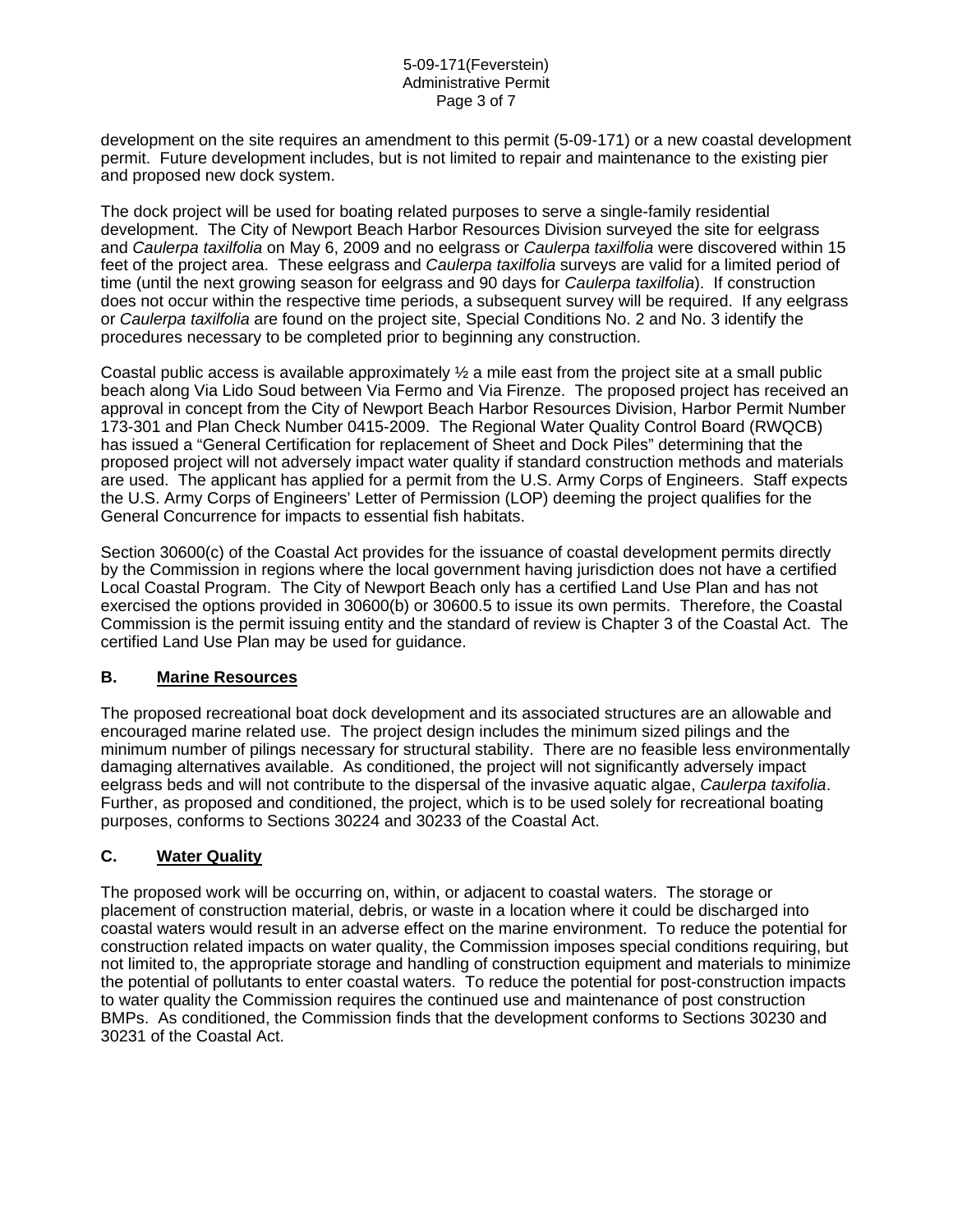# **D. Local Coastal Program**

The LUP for the City of Newport Beach was effectively certified on May 19, 1982. The certified LUP was comprehensively updated on October 13, 2005. As conditioned, the proposed development is consistent with Chapter 3 of the Coastal Act and with the certified Land Use Plan for the area. Approval of the project, as conditioned, will not prejudice the ability of the local government to prepare a Local Coastal Program that is in conformity with the provisions of Chapter 3.

## **E. California Environmental Quality Act (CEQA)**

As conditioned, there are no feasible alternatives or additional feasible mitigation measures available that would substantially lessen any significant adverse effect that the activity may have on the environment. Therefore, the Commission finds that the proposed project, as conditioned to mitigate the identified impacts, is the least environmentally damaging feasible alternative and can be found consistent with the requirements of the Coastal Act to conform to CEQA.

## **SPECIAL CONDITIONS:**

## **1. Water Quality**

- A. Construction Responsibilities and Debris Removal
	- (1) No demolition or construction materials, equipment, debris, or waste shall be placed or stored where it may enter sensitive habitat, receiving waters or a storm drain, or be subject to wave, wind, rain or tidal erosion and dispersion.
	- (2) Any and all debris resulting from demolition or construction activities, and any remaining construction material, shall be removed from the project site within 24 hours of completion of the project.
	- (3) Demolition or construction debris and sediment shall be removed from work areas each day that demolition or construction occurs to prevent the accumulation of sediment and other debris that may be discharged into coastal waters.
	- (4) Machinery or construction materials not essential for project improvements will not be allowed at any time in the intertidal zone.
	- (5) If turbid conditions are generated during construction a silt curtain will be utilized to control turbidity.
	- (6) Floating booms will be used to contain debris discharged into coastal waters and any debris discharged will be removed as soon as possible but no later than the end of each day.
	- (7) Non-buoyant debris discharged into coastal waters will be recovered by divers as soon as possible after loss.
	- (8) All trash and debris shall be disposed in the proper trash and recycling receptacles at the end of every construction day.
	- (9) The applicant shall provide adequate disposal facilities for solid waste, including excess concrete, produced during demolition or construction.
	- (10)Debris shall be disposed of at a legal disposal site or recycled at a recycling facility. If the disposal site is located in the coastal zone, a coastal development permit or an amendment to this permit shall be required before disposal can take place unless the Executive Director determines that no amendment or new permit is legally required.
	- (11)All stock piles and construction materials shall be covered, enclosed on all sides, shall be located as far away as possible from drain inlets and any waterway, and shall not be stored in contact with the soil.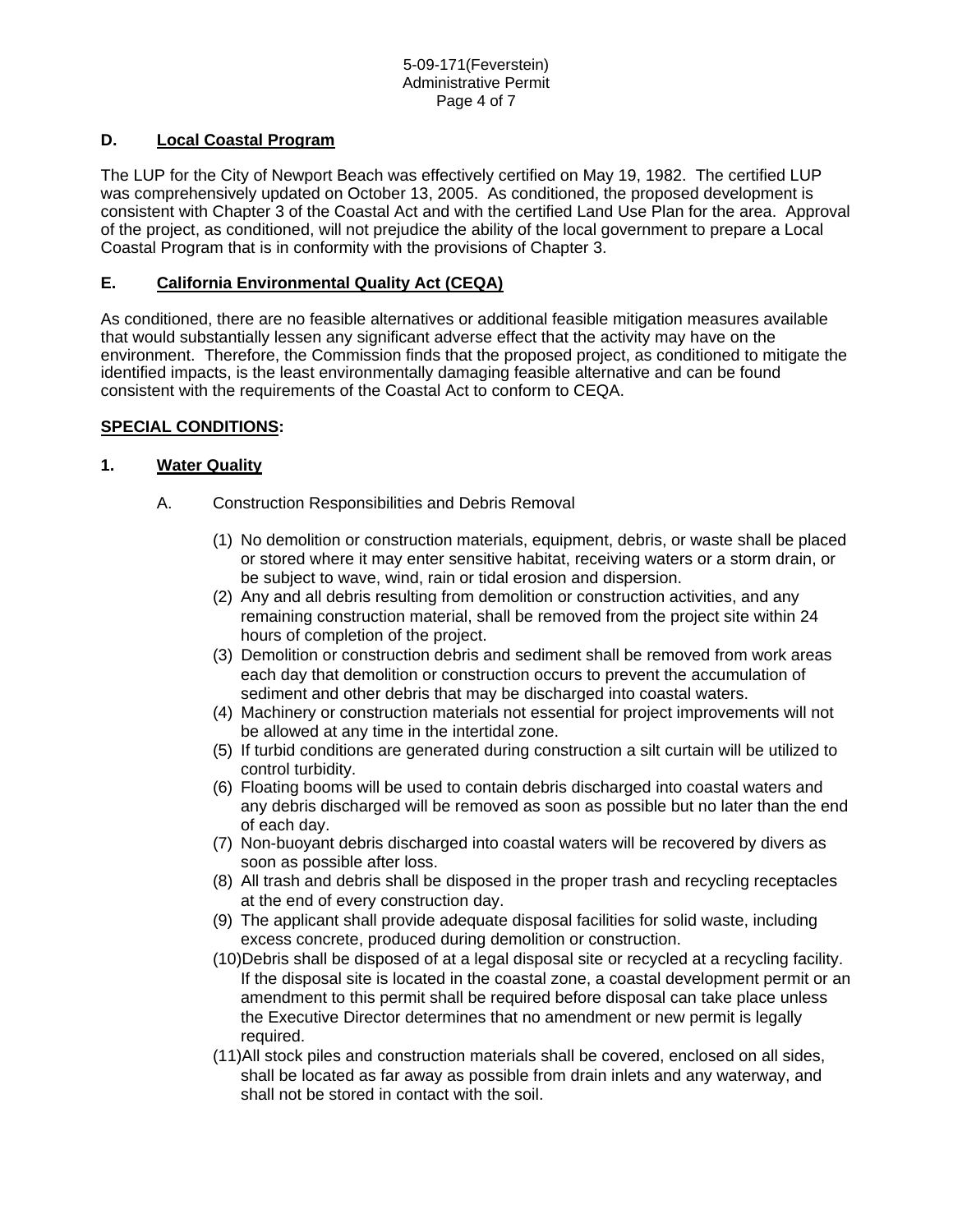#### 5-09-171(Feverstein) Administrative Permit Page 5 of 7

- (12)Machinery and equipment shall be maintained and washed in confined areas specifically designed to control runoff. Thinners or solvents shall not be discharged into sanitary or storm sewer systems.
- (13)The discharge of any hazardous materials into any receiving waters shall be prohibited.
- (14)Spill prevention and control measures shall be implemented to ensure the proper handling and storage of petroleum products and other construction materials. Measures shall include a designated fueling and vehicle maintenance area with appropriate berms and protection to prevent any spillage of gasoline or related petroleum products or contact with runoff. The area shall be located as far away from the receiving waters and storm drain inlets as possible.
- (15)Best Management Practices (BMPs) and Good Housekeeping Practices (GHPs) designed to prevent spillage and/or runoff of demolition or construction-related materials, and to contain sediment or contaminants associated with demolition or construction activity, shall be implemented prior to the on-set of such activity
- (16)All BMPs shall be maintained in a functional condition throughout the duration of construction activity.

## **B. Best Management Practices Program**

By acceptance of this permit the applicant agrees that the long-term water-borne berthing of boat(s) in the approved dock and/or boat slip will be managed in a manner that protects water quality pursuant to the implementation of the following BMPs.

- (1) Boat Cleaning and Maintenance Measures:
	- a. In-water top-side and bottom-side boat cleaning shall minimize the discharge of soaps, paints, and debris.
	- b. In-the-water hull scraping or any process that occurs under water that results in the removal of paint from boat hulls shall be prohibited. Only detergents and cleaning components that are designated by the manufacturer as phosphatefree and biodegradable shall be used, and the amounts used minimized.
	- c. The applicant shall minimize the use of detergents and boat cleaning and maintenance products containing ammonia, sodium hypochlorite, chlorinated solvents, petroleum distillates or lye.
- (2) Solid and Liquid Waste Management Measures:
	- a. All trash, recyclables, and hazardous wastes or potential water contaminants, including old gasoline or gasoline with water, absorbent materials, oily rags, lead acid batteries, anti-freeze, waste diesel, kerosene and mineral spirits will be disposed of in a proper manner and will not at any time be disposed of in the water or gutter.
- (3) Petroleum Control Management Measures:
	- a. Boaters will practice preventive engine maintenance and will use oil absorbents in the bilge and under the engine to prevent oil and fuel discharges. Oil absorbent materials shall be examined at least once a year and replaced as necessary. Used oil absorbents are hazardous waste in California. Used oil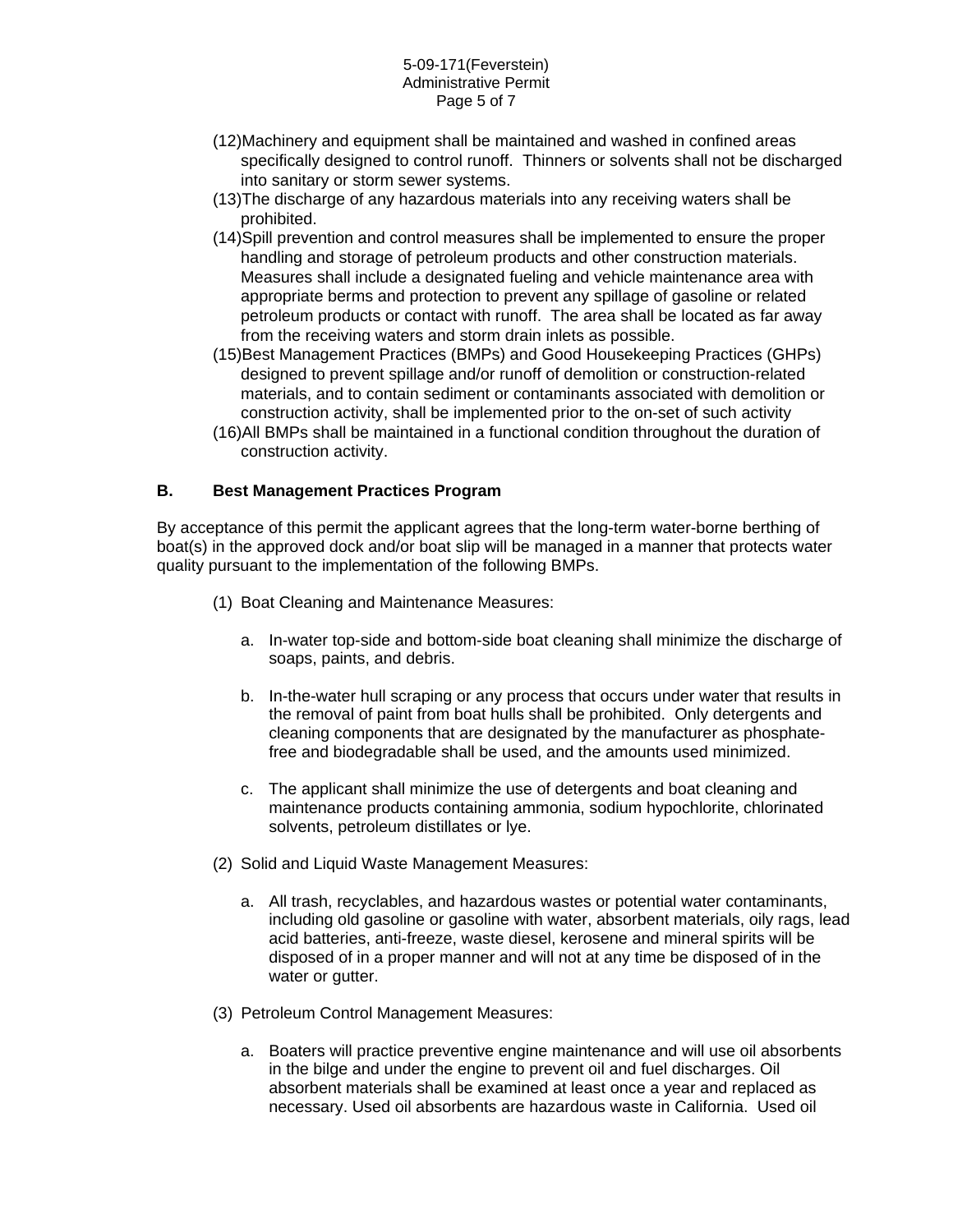absorbents must therefore be disposed in accordance with hazardous waste disposal regulations. The boaters will regularly inspect and maintain engines, seals, gaskets, lines and hoses in order to prevent oil and fuel spills. The use of soaps that can be discharged by bilge pumps is prohibited.

- b. If the bilge needs more extensive cleaning (e.g., due to spills of engine fuels, lubricants or other liquid materials), the boaters will use a bilge pump-out facility or steam cleaning services that recover and properly dispose or recycle all contaminated liquids.
- c. Bilge cleaners containing detergents or emulsifiers will not be used for bilge cleaning since they may be discharged to surface waters by the bilge pumps.

## **2. Eelgrass Survey**

- **A. Pre Construction Eelgrass Survey**. A valid pre-construction eelgrass (Zostera marina) survey shall be completed during the period of active growth of eelgrass (typically March through October). The pre-construction survey shall be completed prior to the beginning of construction and shall be valid until the next period of active growth. The survey shall be prepared in full compliance with the "Southern California Eelgrass Mitigation Policy" Revision 8 (except as modified by this special condition) adopted by the National Marine Fisheries Service and shall be prepared in consultation with the California Department of Fish and Game. The applicant shall submit the eelgrass survey for the review and approval of the Executive Director within five (5) business days of completion of each eelgrass survey and in any event no later than fifteen (15) business days prior to commencement of any development. If the eelgrass survey identifies any eelgrass within the project area which would be impacted by the proposed project, the development shall require an amendment to this permit from the Coastal Commission or a new coastal development permit.
- **B. Post Construction Eelgrass Survey**. If any eelgrass is identified in the project area by the survey required in subsection A of this condition above, within one month after the conclusion of construction, the applicant shall survey the project site to determine if any eelgrass was adversely impacted. The survey shall be prepared in full compliance with the "Southern California Eelgrass Mitigation Policy" Revision 8 (except as modified by this special condition) adopted by the National Marine Fisheries Service and shall be prepared in consultation with the California Department of Fish and Game. The applicant shall submit the post-construction eelgrass survey for the review and approval of the Executive Director within thirty (30) days after completion of the survey. If any eelgrass has been impacted, the applicant shall replace the impacted eelgrass at a minimum 1.2:1 ratio on-site, or at another location, in accordance with the Southern California Eelgrass Mitigation Policy. All impacts to eelgrass habitat shall be mitigated at a minimum ratio of 1.2:1 (mitigation:impact). The exceptions to the required 1.2:1 mitigation ratio found within SCEMP shall not apply. Implementation of mitigation shall require an amendment to this permit or a new coastal development permit unless the Executive Director determines that no amendment or new permit is required.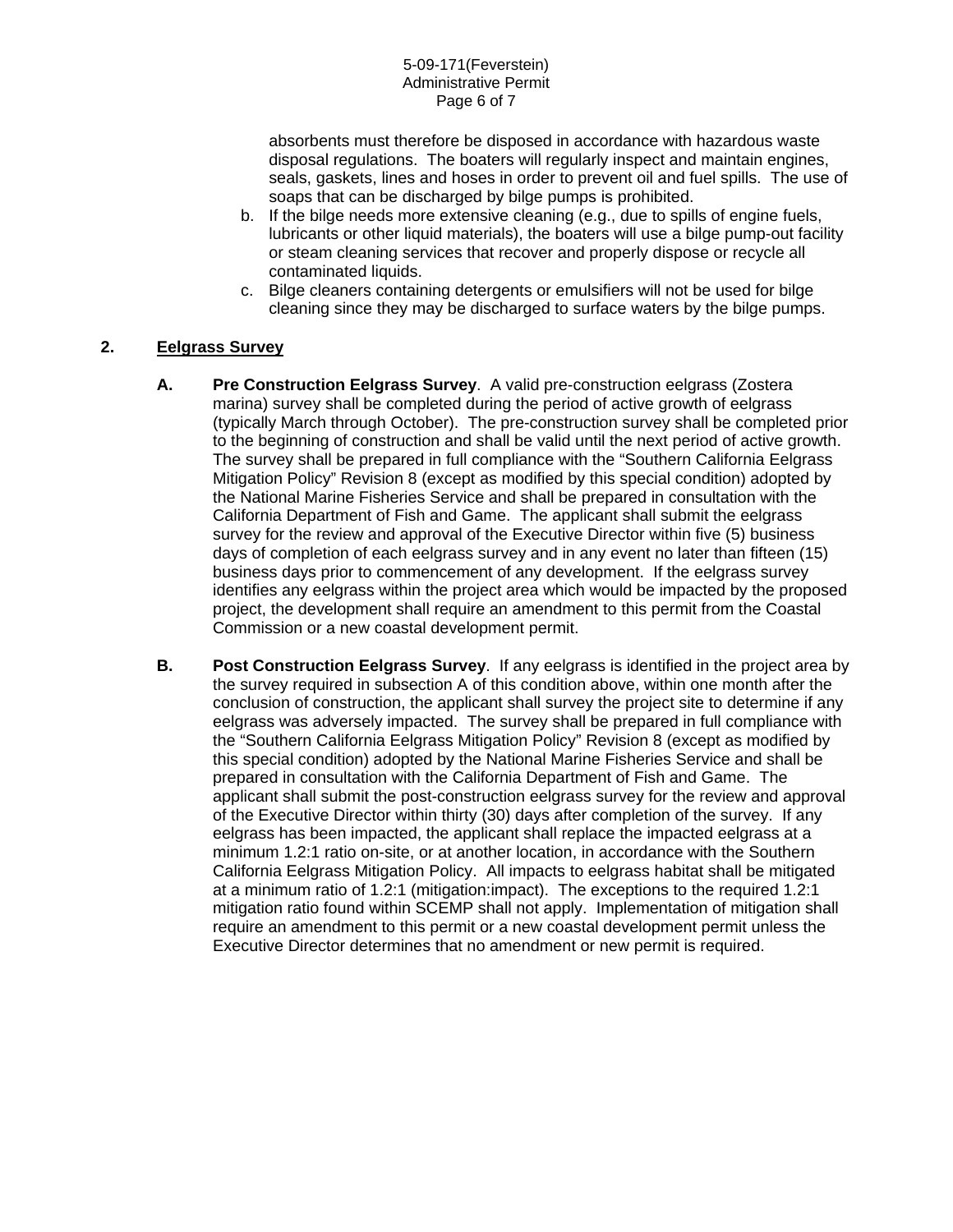# **3. Pre-construction** *Caulerpa Taxifolia* **Survey**

- **A.** Not earlier than 90 days nor later than 30 days prior to commencement or re-commencement of any development authorized under this coastal development permit (the "project"), the applicant shall undertake a survey of the project area and a buffer area at least 10 meters beyond the project area to determine the presence of the invasive alga *Caulerpa taxifolia*. The survey shall include a visual examination of the substrate.
- **B.** The survey protocol shall be prepared in consultation with the Regional Water Quality Control Board, the California Department of Fish and Game, and the National Marine Fisheries Service.
- **C.** Within five (5) business days of completion of the survey, the applicant shall submit the survey:
	- (1) for the review and approval of the Executive Director; and
	- (2) to the Surveillance Subcommittee of the Southern California Caulerpa Action Team (SCCAT). The SCCAT Surveillance Subcommittee may be contacted through William Paznokas, California Department of Fish & Game (858/467-4218) or Robert Hoffman, National Marine Fisheries Service (562/980-4043), or their successors.
- **D.** If *Caulerpa taxifolia* is found within the project or buffer areas, the applicant shall not proceed with the project until 1) the applicant provides evidence to the Executive Director that all *C. taxifolia* discovered within the project and buffer area has been eliminated in a manner that complies with all applicable governmental approval requirements, including but not limited to those of the California Coastal Act, or 2) the applicant has revised the project to avoid any contact with *C. taxifolia*. No revisions to the project shall occur without a Coastal Commission approved amendment to this coastal development permit unless the Executive Director determines that no amendment is legally required.

## **4. Future Development**

This permit is only for the development described in Coastal Development Permit No. 5-09-132. Pursuant to Title 14 California Code of Regulations Section 13250(b) (6), the exemptions otherwise provided in Public Resources Code Section 30610 (a) shall not apply to the development governed by Coastal Development Permit No. 5-09-132. Accordingly, any future improvements to the development authorized by this permit, including but not limited to repair and maintenance activities identified as requiring a permit in Public Resources Section 30610(d) and Title 14 California Code of Regulations Sections 13252(a) - (b), shall require an amendment to Permit No. 5-09-132 from the Commission or shall require an additional coastal development permit from the Commission.

# **ACKNOWLEDGMENT OF PERMIT RECEIPT/ACCEPTANCE OF CONTENTS:**

\_\_\_\_\_\_\_\_\_\_\_\_\_\_\_\_\_\_\_\_\_\_\_\_\_\_\_ \_\_\_\_\_\_\_\_\_\_\_\_\_\_\_\_\_\_\_\_\_\_

I/We acknowledge that I/we have received a copy of this permit and have accepted its contents including all conditions.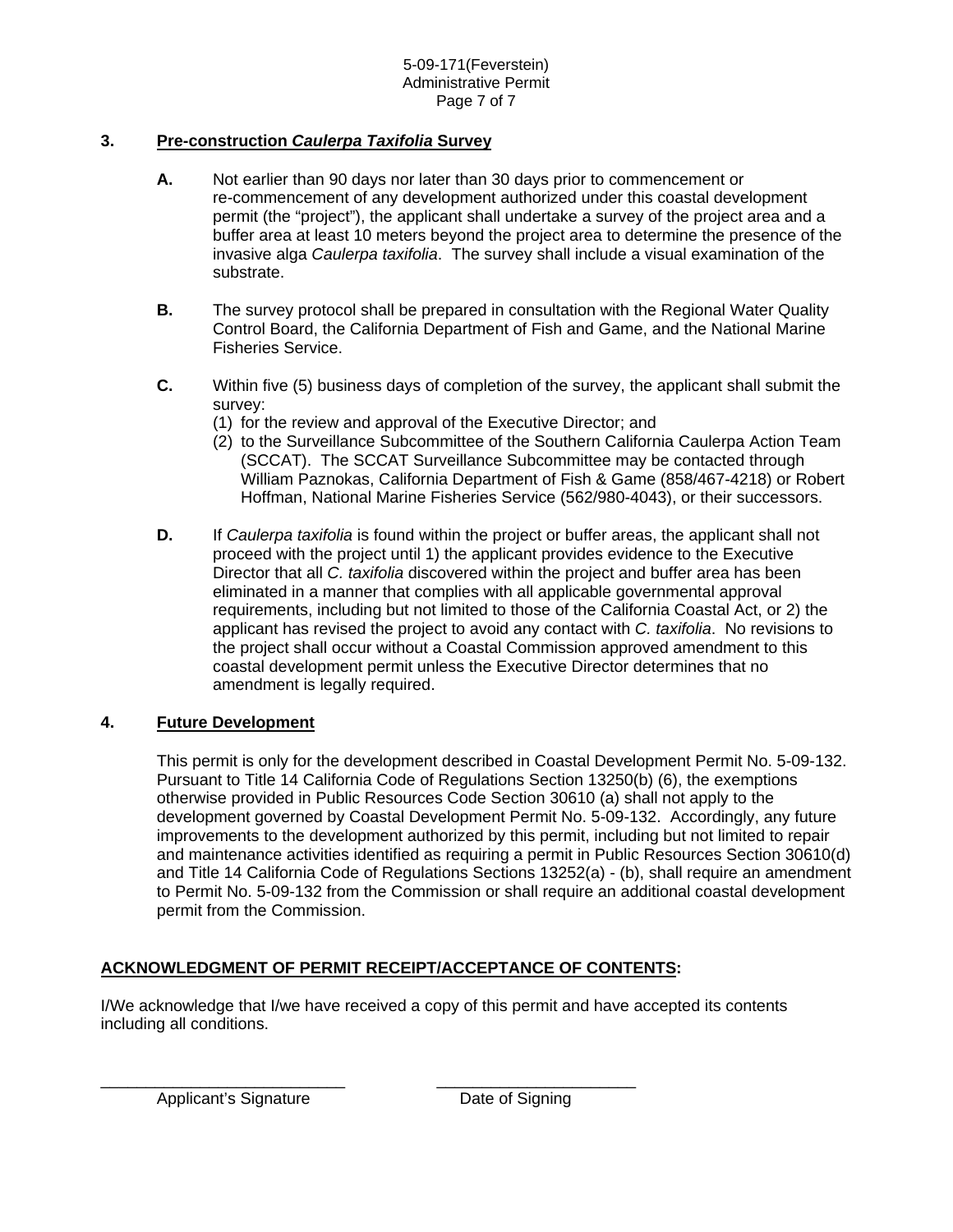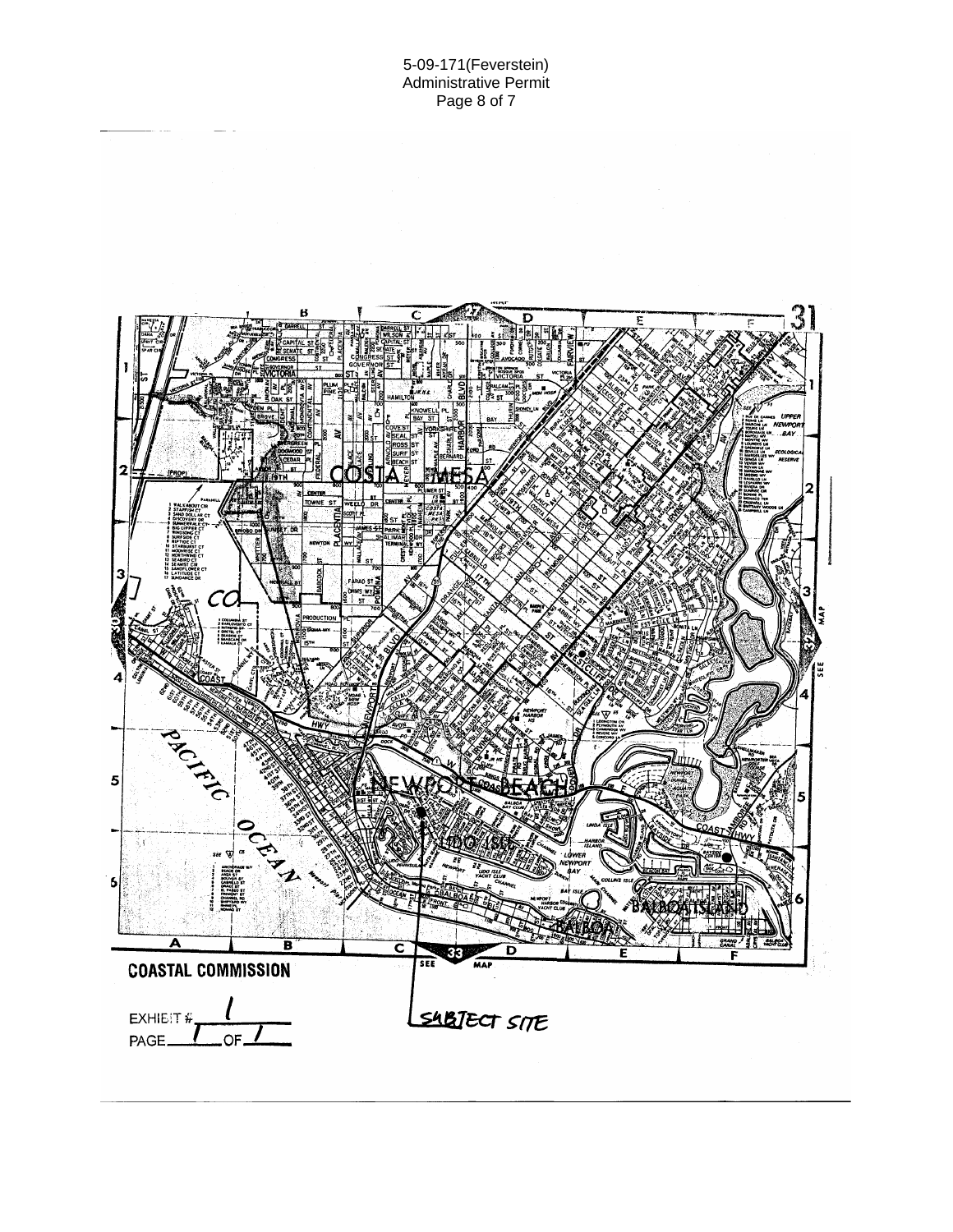#### 5-09-171(Feverstein) Administrative Permit Page 9 of 7